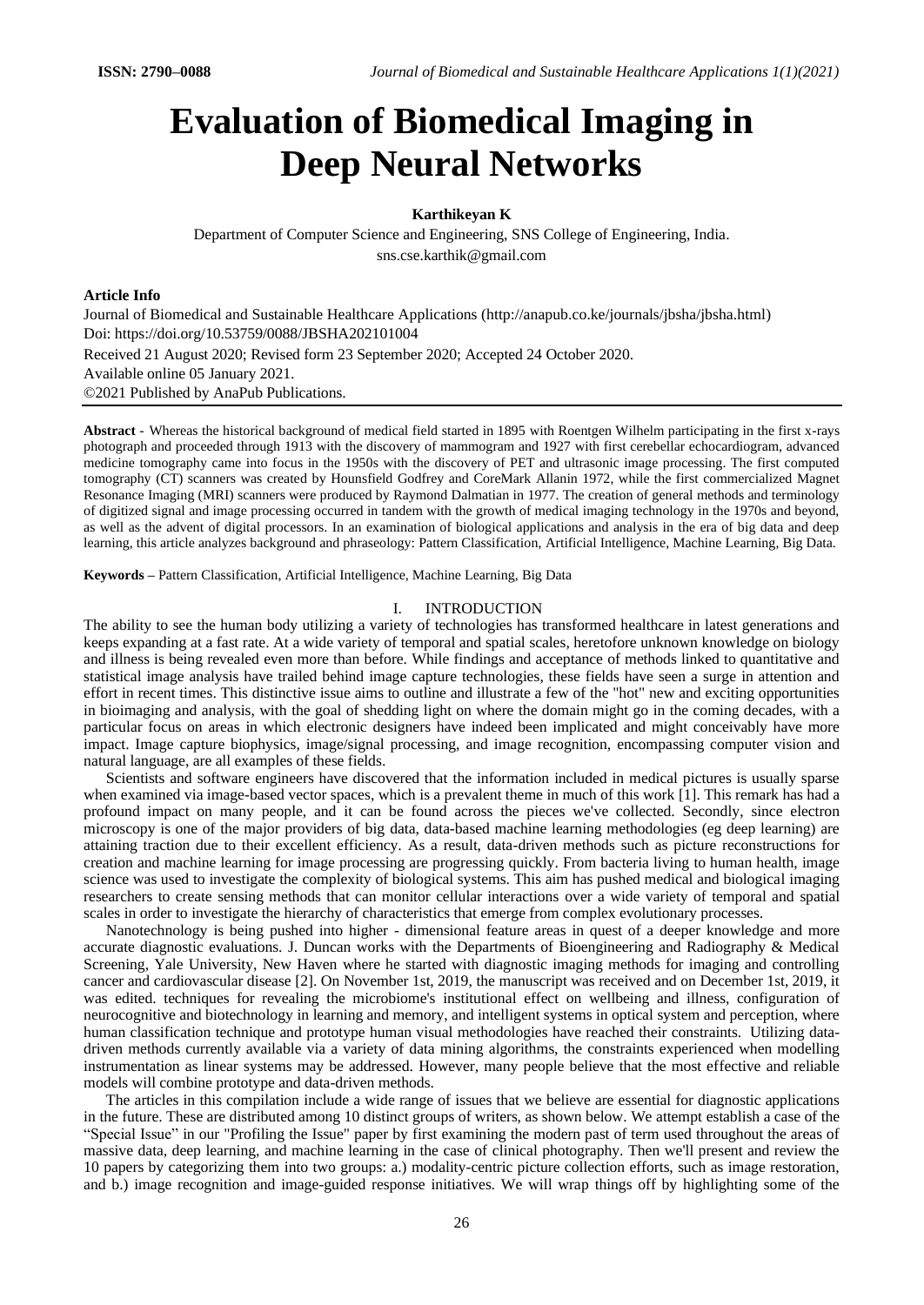submissions' common threads. This paper is organized as follows: Section II focuses a background analysis on machine learning, big data, artificial intelligence and pattern recognition. Section III focuses on the special issue following a review of the 10 studies. Section IV focuses on the cutting-edge theme while Section V concludes the paper.

# II. BACKGROUND ANALYSIS

## *Machine Learning, Big Data, Artificial Intelligence And Pattern Recognition*

Wilhelm Roentgen took the first x-ray images in 1895, but it wasn't until the 1950s that modern medical imagery began to take shapes with the inventions of PET and ultrasound scanning. Mammogram was invented in 1913, and first cortical angiogram was performed in 1927. Geoffrey Hounsfield (an electronic scientist) and Cormack Allan established the firms CT scanner in 1972 and Damadian Ray created the first Magnetic Resonance Imaging (MRI) scanners in 1977, two important defining events in computerized diagnostic devices [3]. The fundamental techniques and nomenclature of computerized computer vision and image processing developed in parallel with the advancement of diagnostic imaging technologies and the introduction of modern systems in the mid-1960s and beyond.

Digital image and image analysis was mainly created in the 60s at Caltech JPL, Bell and MIT Laboratory, but was most frequently associated with photography and spaceflight. The "Digital Image Processing Technologies" was admitted as a "Inducted Technologies" by the Space Exploration Hall of Fame in 1994, showing one connection between these fields. The development of the terminology "pattern classification" and its relationship to machine learning and artificial intelligence, all of which have an effect on the 10 articles in this Publication, is perhaps the most pertinent to the current subject.



**Fig 1.** Recognition system (blue) vs. cognitive computing (red) vs. supervised learning (yellow) utilize patterns from Google News from 2004 to 2018.

The ratings on this "compounding interest" line graph represent the term's prominence throughout a certain time period. The relative search traffic for a phrase, as compared to the amount of queries generated by Google, determines Google Trends ratings. The ratings have no numerical value. In same month, two distinct keywords may both have a score of 100, yet one might get 1,000 search queries while the other gets 1,000,000. Because the scores were scaled from 0 to 100, this is the case. A value of 100 indicates that the relative search volume is the greatest. These periodic scores are based on the month's overall average everyday search traffic. A falling and rising line does not typically represent a transition in prominence; but instead that overall search usage has risen or dropped significantly (see Fig 1).



**Fig 2**. Computer Vision and image processing vision problem that requires classification techniques to solve

Recognition system examines input data for patterns. While exploratory and descriptive classification technique attempts to find patterns in data generally, explanatory pattern recognition begins by classifying the patterns found. As a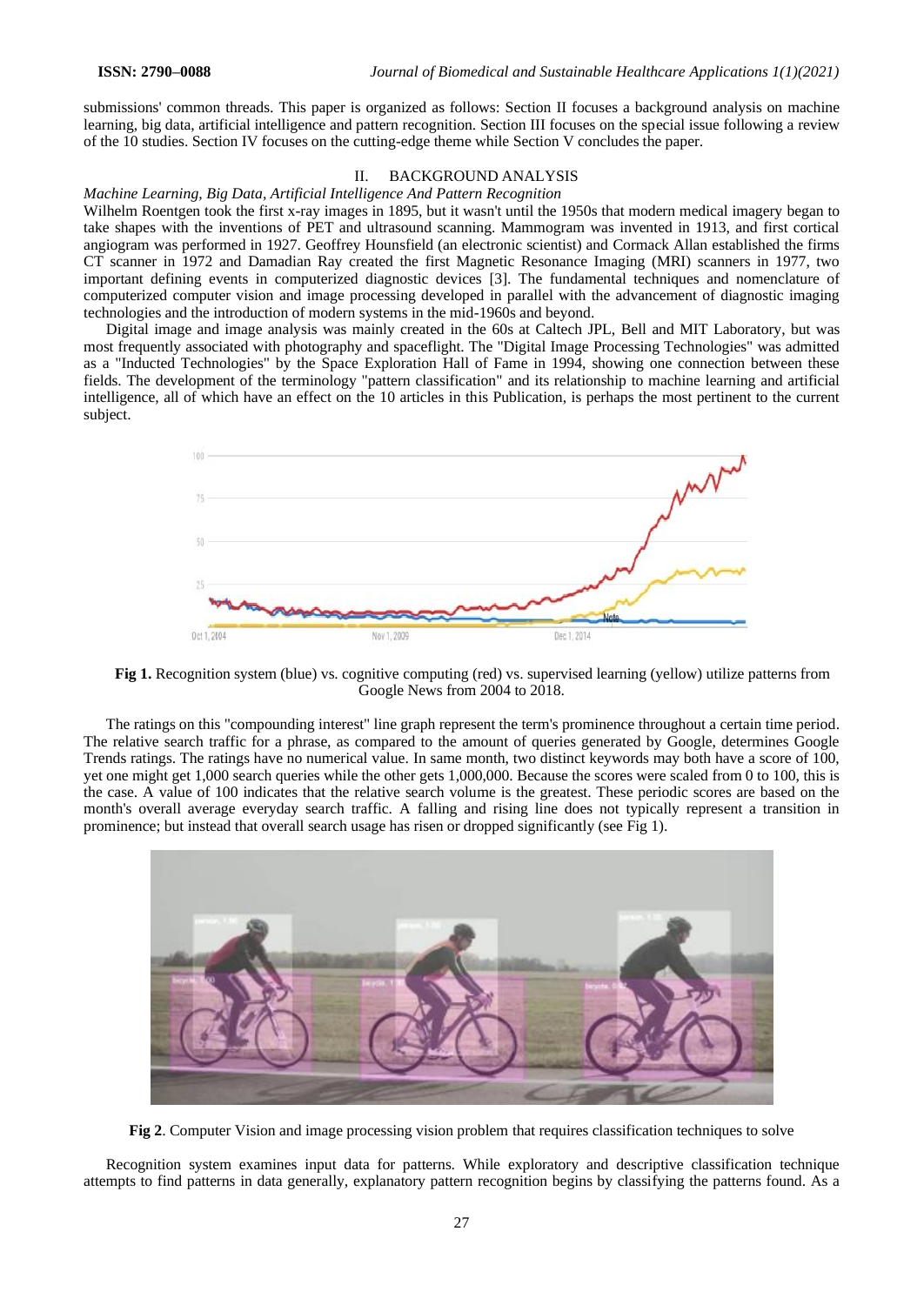result, classification technique is used to deal with both of these situations, with various supervised classification techniques being used based on the use case and data type [4]. As a result, pattern recognition is more of a collection of frequently unrelated information and methods than a single methodology. Advanced technologies often need the capacity to recognize patterns. Words or phrases, pictures, or audio recordings may all be used as pattern recognition data inputs. As a result, recognition system is more comprehensive than computer vision, which focuses on picture identification (see Fig 2). Pattern recognition, description, categorization, and grouping by machines and computers are significant issues in many technical and scientific fields, including physiology, neurology, psychiatry, advertising, machine learning, and machine learning.

S. Koinuma, Y. Umesono, K. Watanabe and K. Agata in [5] described patterns as "the polar reverse of chaos; it is a loosely defined object that might be officially named." In other terms, a pattern may be any item of relevance that needs to be recognized and identified: it is significant enough that its name should be known (its identity). As a result, patterns may be defined as recurring tendencies in different types of data. Fingerprints picture, a handwritten calligraphy phrase, a reference image, or a voice signal is all examples of patterns (see Fig 3). A pattern may be seen physically, such as in pictures and movies, or statistically, using statistical techniques.



**Fig 3.** Patterning examples: fingerprints, faces, barcodes, QR codes, handwriting, and character images

One of two activities may be used to recognize and classify a pattern:

- The input sequence is classified as a member of a specified class using classifier. (Informative)
- Unsupervised learning gives a previously unknown class to an input pattern. (Explorative)

Typically, the identification issue is presented as a categorization or classification problem. The classifications are either specified (supervised categorization) by the system or learnt (classification techniques) based on patterns similarities (in unsupervised classification). Potential uses that are not just difficult but also extremely intensive are driving the evolution of pattern classification. Pattern recognition aims to prove that a human being's decision-making process is linked to pattern classification in some way. The next movement in a chess game, for example, is determined by the present pattern on the board, and the decision to purchase or sell shares is based on a complicated pattern of financial data. As a result, the aim of pattern classification is to decipher these complex decision-making systems and to use computers to automate these tasks.



**Fig 4.** Video deep learning to detect people and recognize them.

Pattern recognition is the examination of how computers can examine their surroundings, learn to identify different patterns and insights from their backgrounds, and make logical judgments about the patterns' categories [6]. Objects are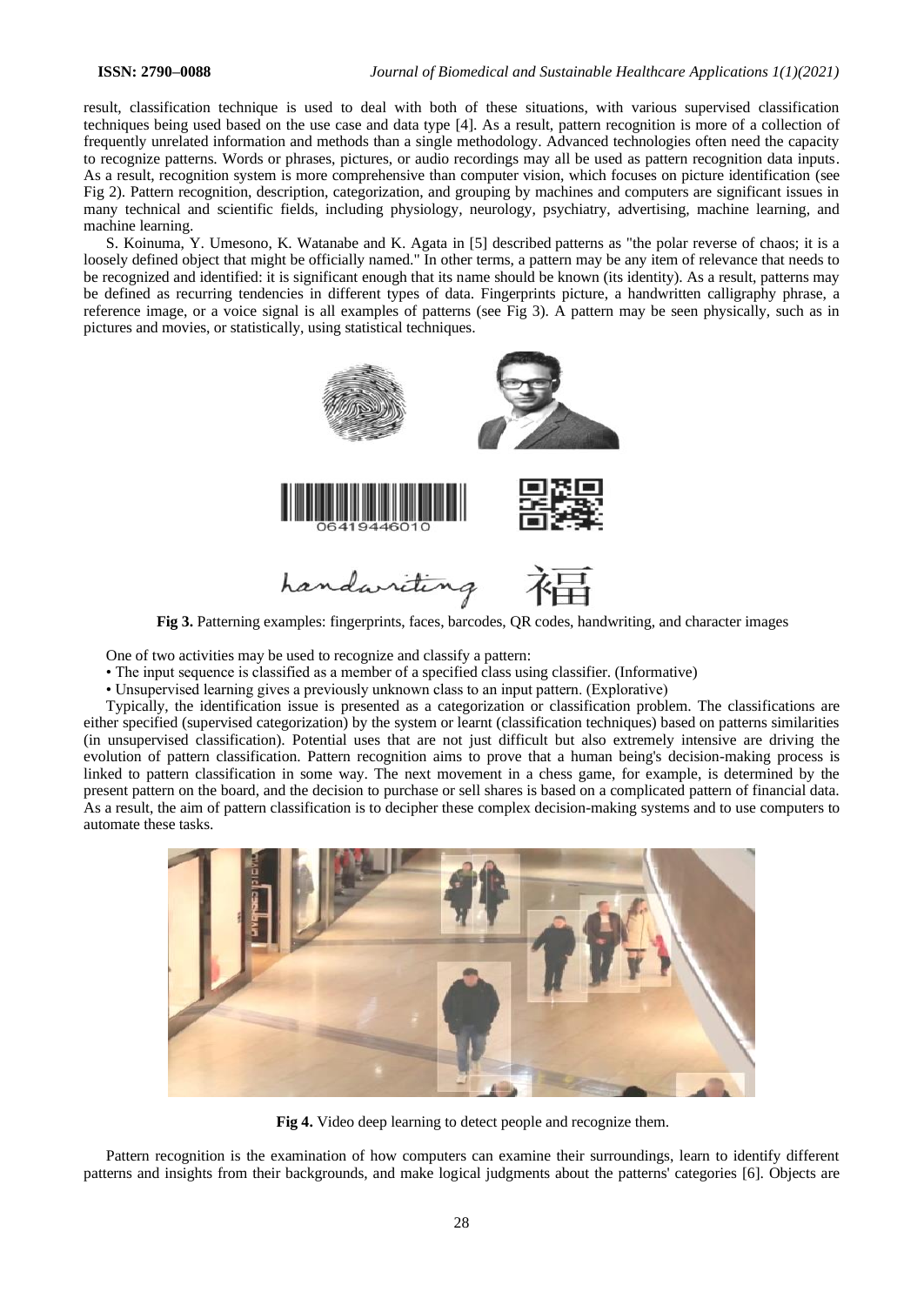allocated to a category during recognition. Because Recognition System is such a dynamic and wide subject, there are many definitions. "A categorization of input data through extraction of significant characteristics from a large amount of noisy data," says one earlier study of pattern classification. This is a scientific field whose goal is to categorize of things into a large number of groups or classes. Most computing technology systems designed for decision-making include classification techniques as well." Pattern recognition is a technique that reduces maps, or labels information. The technique of matching information previously recorded in a database with additional information based on their characteristics is known as pattern classification in computer engineering.

Artificial intelligence (AI) is the emulation of human intellect in which computers are taught to think and behave in the same way as people do. AI disciplines, for example, seek to help computers perform difficult human identification tasks like identifying faces or items. As a result, pattern recognition is considered to be a part of AI.

Pattern recognition and ML are frequently used to build ML techniques that can rapidly and correctly identify and discover unique trends in data in today's era of Digitalization. Pattern recognition can be handy in a variety of situations, including quantitative data evaluation and picture analysis. AI technology is used in the majority of modern pattern recognition applications. Natural language processing, content pattern matching, face detection, motion acknowledgement, recognition for video computational intelligence assessment (see Fig 4), and medical computer vision in health coverage are some of the most commonly used applications.

#### *Pattern Recognition's Advantages*

Depending on the implementation, pattern detection systems offer a variety of advantages. Finding shapes in data can aid in the analysis and prediction of emerging developments, as well as the development of preventive measures based on particular pattern metrics. There are also the following benefits:

- Recognition: Detected trends assist in the identification of objects at various varying distances (for instance, in video-based machine learning) or the recognition of potentially dangerous occurrences. With video deep learning, classification technique is utilized to identify individuals using facial recognition or mobility analysis. New AI algorithms have recently been developed that can recognize individuals based on their stride or walking style. Pattern recognition technologies enable us to "see beyond the box" and identify situations that people might overlook. Over a large quantity of data, algorithm patterns may identify extremely small changes in data or connections between variables. This is critical in medical applications; for instance, deep neural networks are used to make a diagnosis neurological disorders using neuroimaging visuals. Patterns matching using an intrusion detection system (IDS) to analyze network services or assets for fraudulent attacks or policy breaches is a common information processing example in data security and IT.
- Prediction: In several information processing initiatives, such as in trading markets to anticipate share prices and other financial possibilities, or in advertising to identify patterns, predicting data and generating predictions of future events play a significant part. Contemporary machine learning techniques offer highquality knowledge patterns identified in near real-time, which allows for better judgment. This allows for decision-making based on accurate, data-driven information. The speed of current AI computer vision applications, which outperform traditional techniques and allow applications, is a key issue. Medical pattern recognition, for example, can detect predefined criteria in data and provide doctors with critical information quickly.
- Big-data analytics: Artificial neural network enabled the detection of patterns in massive amounts of data. Traditional statistical techniques would not have been able to handle use situations like this. In the medical field, pattern recognition is critical, — particularly for forensic examination and Gene sequencing. It has been used to create vaccinations to combat the COVID-19, for instance.

Recognition system as a topic arose in the mid-1970s, and Duda and Hart's classic book Predictive Modeling, first released in 1973 [7], is arguably the greatest example. This book and topic sprang from the wider subject of Electronic Engineering (EE) as a kind of intelligent (electronics) signal processing techniques, and it became a well-established specialty in the EE education scheme at the moment. In some ways, the goal of analytical thinking was to create algorithms that could be incorporated in hardware and software to undertake smart tasks similar to those performed by humans, such as detecting trends in an electrocardiography or discovering objects in images. In most cases, decision makers extracted features from data, which were subsequently processed using heuristics, logical decision tree, or classifiers evaluations based on The neural positivist paradigm. As the 1980s proceeded, software engineers got more fascinated in the subject, and decision-making algorithms started to employ more and more data in order to need less human input, resulting in the creation of the term "image and video processing." Cognitive science neural pathways, for example, were constructed on layers upon layers of basic decision-making modules loosely patterned after human neural systems. It's intriguing to observe how these terminology developed in the early 21<sup>st</sup> century and beyond, with detection and recognition becoming less frequent and machine learning and pattern detection becoming even more widespread. The concepts of "Massive Data" and "Artificial Intelligence" are definitely linked to the above, with the latter's use fluctuating in the last half-century, but (in at least a few interpretations) being used to encapsulate anything and everything linked to computer systems and classifiers.

## III. THE SPECIAL ISSUE

#### *Context of Medical Imaging*

The method and practice of picturing the inside of the body for medical evaluation and clinical interventions, as well as visible depiction of the operation of particular anatomical structures, is known as clinical photography (physiology). Clinical photography is used to reveal internal organs that are hidden beneath the skin and vertebra, or to diagnose and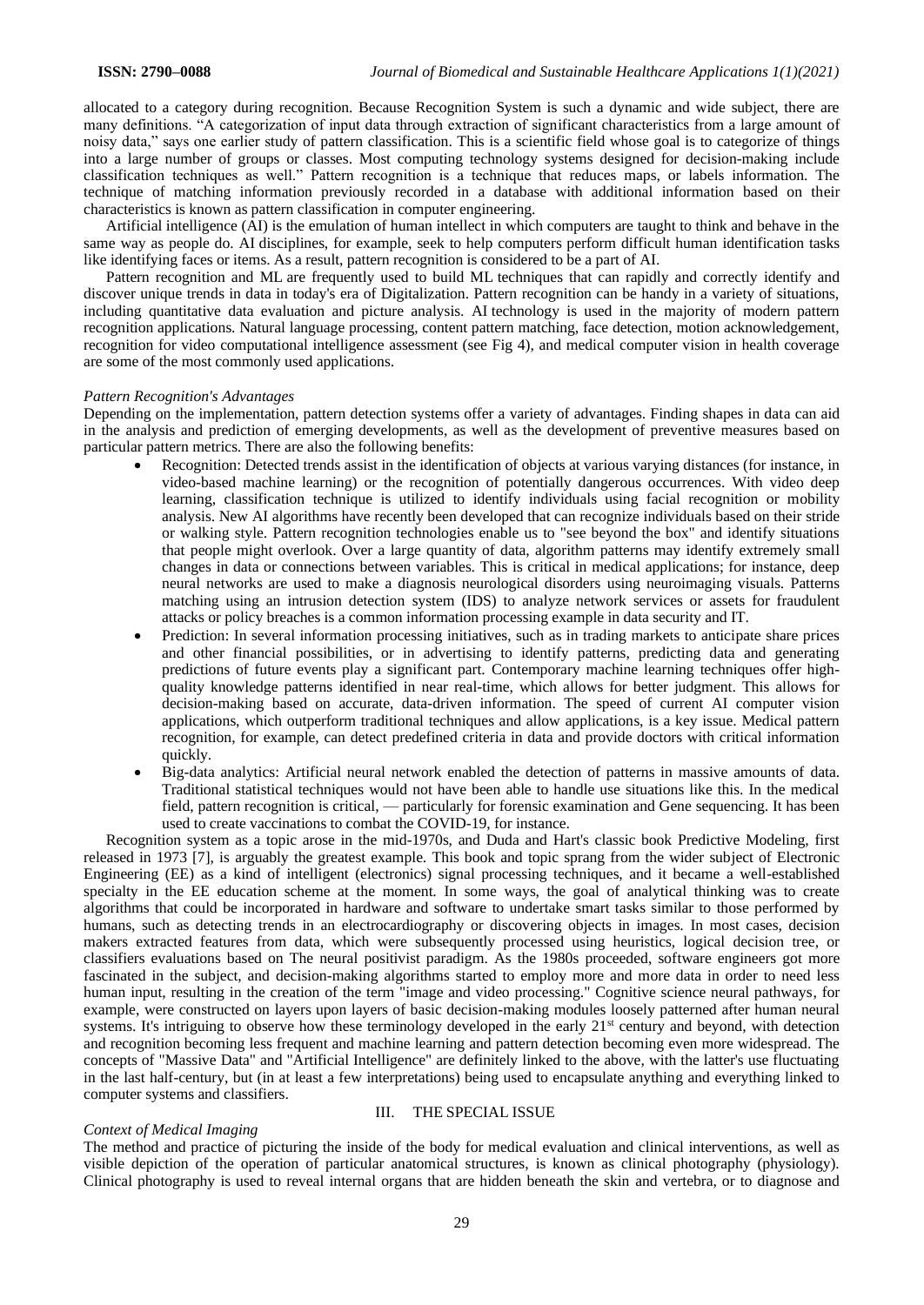treat sickness. Modern medicine generates a record of normal human anatomy and physiology that may be used to discover abnormalities. Despite the fact that the tomography of dissected methods and equipment are conceivable, these procedures are often categorized as diseases instead of diagnostic images. It integrates X-ray radiograph, ultrasonography, magnetic vibration images, elastography, endoscopic.

Other methods that provide data that may be shown as a variable graphs vs. time or map that include information about the measurements sites include magnetoencephalography (MEG), electroencephalography (EEG), electrocardiography (ECG) and others. These techniques may be classified as kinds of clinical photography in another field in a restricted perspective. Globally, 5 billion computed tomography examinations were performed in 2010. Medical imaging sensitivity accounted for over half of all electromagnetic exposure to radiation in the United States in 2006. CMOS electronic circuit slices, power electronics handsets, detectors such as imaging devices (especially CMOS detectors) and bioelectronics, and manufacturers such as embedded systems, micro controllers, computerized sensor manufacturers, internet producers, and system-on-chip gadgets are all used in the production of healthcare visualization devices. Diagnostic imaging chip sales were 46 million units and \$1.1 billion in 2015. Clinical imaging is often understood to refer to a set of nonsurgical methods for collecting images of the body's internal architecture. In this restricted sense, imaging may be regarded of as the solution of inverse mathematical issues. This implies that the outcome insinuates the cause (the characteristics of body tissue) (signals that have been observed). Diagnostic ultrasound inquiries are composed of auditory depressurisation and reflections that move through the tissue to expose its structural properties. In projectional radiographs, the scanner releases X-ray radiation, which is gathered at various rates by various kinds of tissue, such as bones, muscles, and adipose.

In the clinical setting, "undetectable illumination" medical imaging is often referred to as "radiography" or "medical imaging," and a radiologist is the medical professional who interprets (and occasionally acquires) the pictures. Medical imaging using "visible light" refers to digitized video or still images that may be seen without the need of specialized equipment. Visible light imaging is used in dermatology and wound treatment, for example. The technological components of medical imaging, especially the capture of medical pictures, are referred to as diagnostic radiography. Although certain radiological procedures are done by radiologists, the radiologist or radiography technician is typically in charge of collecting medical pictures of image quality. Based on the circumstances, clinical imagery is classified as a sub-discipline of bioengineering, clinical physicist, or healthcare. Device, sensing unit (e.g., radiation therapy), designing, and quantitative are typically the domains of bioengineering, healthcare science, and computer programming; investigation into the implementation and explanation of image processing is typically the domain of medical field and the clinical subdiscipline pertinent to the medical problem or area of medical technology (neuroscientific, receiving care and treatment, psychology, cognitive science, and so on) under research. Many clinical imaging methods have industrial and scientific uses as well.

#### *Radiography*

Modern medicine makes use of two types of radiological pictures. Fluoroscopy and projected radiographs are two techniques that may be used to guide a catheter. Notwithstanding the advancement of 3D thermography, these 2D methods are still widely used because of their cheap cost, good clarity, and reduced irradiation doses depending on the specific application. The earliest imaging technology accessible in contemporary medicine, this imaging modality uses a broad beam of x-rays to acquire images.

In a comparable way to radiographic, fluoroscopy creates real-time pictures of inside body systems, but with a steady x-ray input and a lower dosage rate. Vital organs are seen as they operate using contrast media like barite, iodine, and air. When continual feedback during an operation is essential, radiograph is employed in image-guided surgeries. After the radiation passes through the region of interest, it must be converted into a picture using an image sensor. A fluorescing screen was used at first, but this was soon replaced by an Image Amplifier (IA), which was a huge vortex tube with a cesium iodide-coated receiver end and a reflection on the opposing end. A TV camera subsequently took the place of the mirror. X-rays, or projectional radiography, are frequently used to diagnose the kind and severity of fractures as well as to identify pathologic abnormalities in the lungs. They may also be used to see the anatomy of the gastrointestinal tract using radio-opaque contrast fluids, such as barium, which can aid in the diagnosis of ulceration and some kinds of colorectal cancer.

## *Magnetic Resonance Imaging*

A magnetic resonance imaging (MRI) scanner, also recognized as a "nuclear magnetic resonance imaging (NMR) image processing" detector, uses strong magnets to radicalize and titillate hydrocarbons nucleolus (i.e., solitary particles) of molecules of water in body cells, culminating in a perceptible transmitter that is geographically encrypted and pictures of the skin. A radio frequency (RF) wave is emitted by the MRI equipment at the resonance frequencies of hydrogen bond on molecules of water. The signal is sent to the area of the body being studied through a radio wave antenna (also known as "RF coils"). Atoms absorbed the RF pulse, changing their properties with respect to the fundamental magnetosphere. When the Rf signal is switched off, the particles "loosen" and return to synchronization with the core magnetic, emitting radio signals. The hydroxyl groups on water emit broadcast emissions, which is recorded and reassembled into a picture. The Larmor resonance is based on the degree of external magnetic fields and the chemical nature of the nucleus of relevance. The main field (usually 1.5 to 3 teslas) is used to radicalize the atomic nuclei in MRI; the secondary region (generally 1.5 to 3 teslas) is used to radicalize the atomic nuclei; and the third field (usually 1.5 to 3 teslas) is used to radicalize the atomic nuclei in MRI. a geographically homogenous radio-frequency (RF) signal for manipulating the atomic nuclei to generate quantifiable impulses, gathered using an RF antenna; and slope levels that can be changed to vary in time and space (on the order of 1 kHz) for spatially coding, often usually called slopes.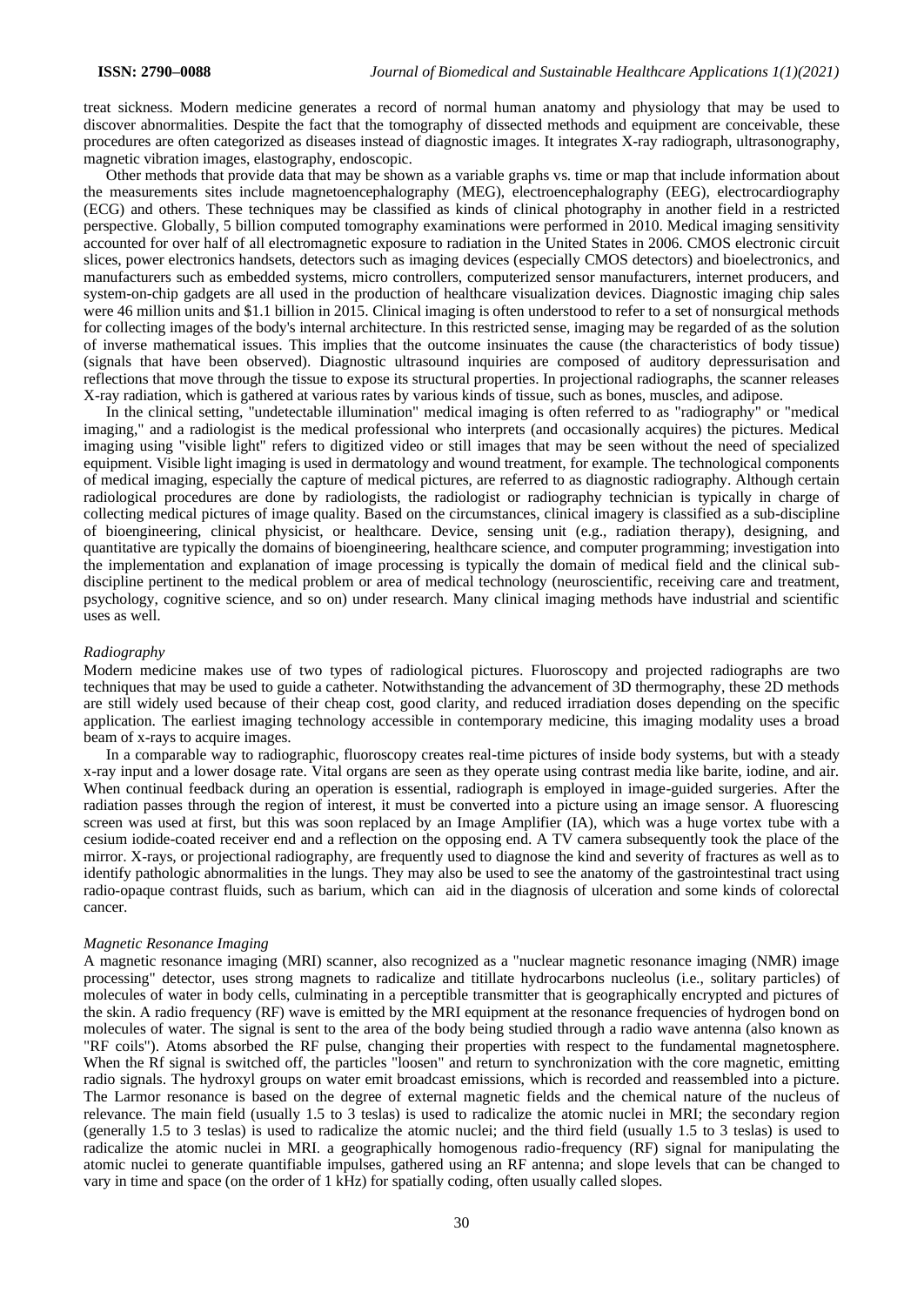#### *Survey*

This problem includes 10 papers from the most prominent scientists in the diagnostic imaging industry who are utilizing quantitative methods to influence their techniques and enhance the usefulness of data included within and generated from clinical pictures, as mentioned above. The issues have been discussed by a diverse group of writers, the majority of them are from different organizations or businesses and are from various parts of the world. The articles are all motivated by applications, yet they demonstrate a wide variety of technological advancements. We believe they may be grouped into two major subgroups, which are divided into the subheadings below: A.) picture capture and creation; B.) image classification and actual image action, involving the incorporation of non-image information like genetics. Absorption and synthesis of images (A) Five distinct groups of authors look at how statistics training influences picture creation in this first part. The publishers of an article titled "Computational Modeling in Ultrasound Scans," written by R. van Sloun, R. Cohen and Y. Eldar in [8], look at how deep, information training can be applied to all elements of ultrasound scans, from concepts at the intersection of raw audio obtaining (such as module facilitates forming) and portrait structure to studying flexural guidelines for color Doppler acquirement to studying clutter inhibition techniques. They provide an intriguing picture of ultrasound's future, based on ultra-portable and sophisticated scanning that enables intelligent, cordless devices for a variety of purposes. The researchers point out that the large amount of information that must be analyzed to apply the current techniques limits the capabilities of computed tomography equipment. Receiving modulation techniques and accompanying signal processing are placed to great strain when high-frame rate 3D positron emission tomography with advanced modulation technique and precise blood- as well as cellular imaging technologies are used, for example. During interactive concentrate, the clustering approach is also utilized to allow fine-scale phases alterations, which limits the sample rate and the absorption degree.

P. Hanrath in [9] propose novel echo model techniques in which duplicates of the audio pulses with uncertain magnitude and durations are used to depict the program's reaction to tissues manual user sparse. This sparse-data paradigm may decrease sample rates considerably without compromising performance. Analog microbeamforming methods, which are currently used to speed up processing at the expense of picture quality, are no longer required with compressed sensing techniques. They demonstrate how effective sampling allows for the incorporation of new computerized imaging methods in a variety of medical sonography applications. In their paper, they also provide a variety of examples, concluding that integrating model- and computation strategies is usually the most effective. The notion that front-end beamforming techniques may be developed using machine studying by understanding the latencies and apodizations by constructing specialized delay layers is one of the most interesting aspects of this research. To translate pre-delayed dataset to framework for combining outcomes, stacking auto - encoder or convolution neural networks may be employed. Similar structures may figure out how to convert unprocessed RF data into B-mode pictures that are optimized. In spectral Doppler applications, deep networks have been and may be used to estimate spectra. Supervised learning and discretization may be utilized to create super resolution ultrasonic, similar to the optical microscope applications mentioned below. Deep networks have been used in clinical echocardiography to help identify optimum perspectives.

In their second piece headlined "Complex Learning feature extraction and improvement in electron microscopy", In [11] provide some summary of efforts to advance the field of computerised microscopes and optic sensing technologies for microscopes utilizing deep learning techniques. They begin by outlining the fundamentals of inverted issues in electron microscopy, then going into how deep learning may be used to solve these issues, usually using supervised techniques. Then they concentrate on applying deep intelligence to these databases in order to achieve single picture hyper magnification and image improvement. They present work that uses various deep neural network designs, such as deep learning approaches, to estimate absent temporal frequency and achieve expanded depth of field (DOF) (GANs). The use of machine learning to confront the restoration of specific molecule alignment pictures at exceedingly fine spectral resolution, recognized as photoactivated localization microscopy (PALM) and variational optical renovation microscopy is possibly one of the most thrilling areas mentioned in this paper (STORM). When supervised learning was used in both instances, the methods were much quicker while retaining the same good image quality. Microscopy is an excellent area for machine learning, according to the scientists, since the observational information are usually collected under highly regulated circumstances, such as constant and repetitive lighting and concentration. According to the researchers, new smart technologies might be designed to perform particular image processing activities by combining the measurement system with a prediction model that could even anticipate which measurement is needed next. Other articles in this issue have come to similar findings on task-specific, customized, "thinking" imaging methods.

The 3<sup>rd</sup> piece by this team, " PET Deep Learning: from Radiation Identification to Statistical Image Restoration," by. [12], looks at how deep learning may be used in PET photography. The researchers talk about how deep learning may be used in multifunctional image analysis using PET, PET-CT, and PET-MRI. They discuss how deep learning affects both the detectors and qualitative picture restoration. Given that genuine collinear count data, dispersed photoelectron occurrences, and additive noise occurrences all contribute roughly the same amount to PET sensing, and given the difficulties postured by low internal sensing efficiency, efficient digital signal of sensor signals is critical in the quest for the best balance of dose distribution, imaging duration, and picture quality. Regarding the dispersion of photoelectric rays captured by photodiodes, detector processing includes calculating the time and location of absorbing events inside each detector crystal. Given the multiple parameters that effect light distribution within a detector, a range of machine learning algorithms have shown promise in boosting sensitivity, ranging from traditional statistical trend detection algorithms to convolutional neural networks (CNNs). Now that quick waveform capacitive sensors are obtainable, classifiers has been used to reliably anticipate the position and commencement time of very intense photons, as the authors highlight in their summary. They also talk through how a variety of statistical techniques and artificial neural implementations are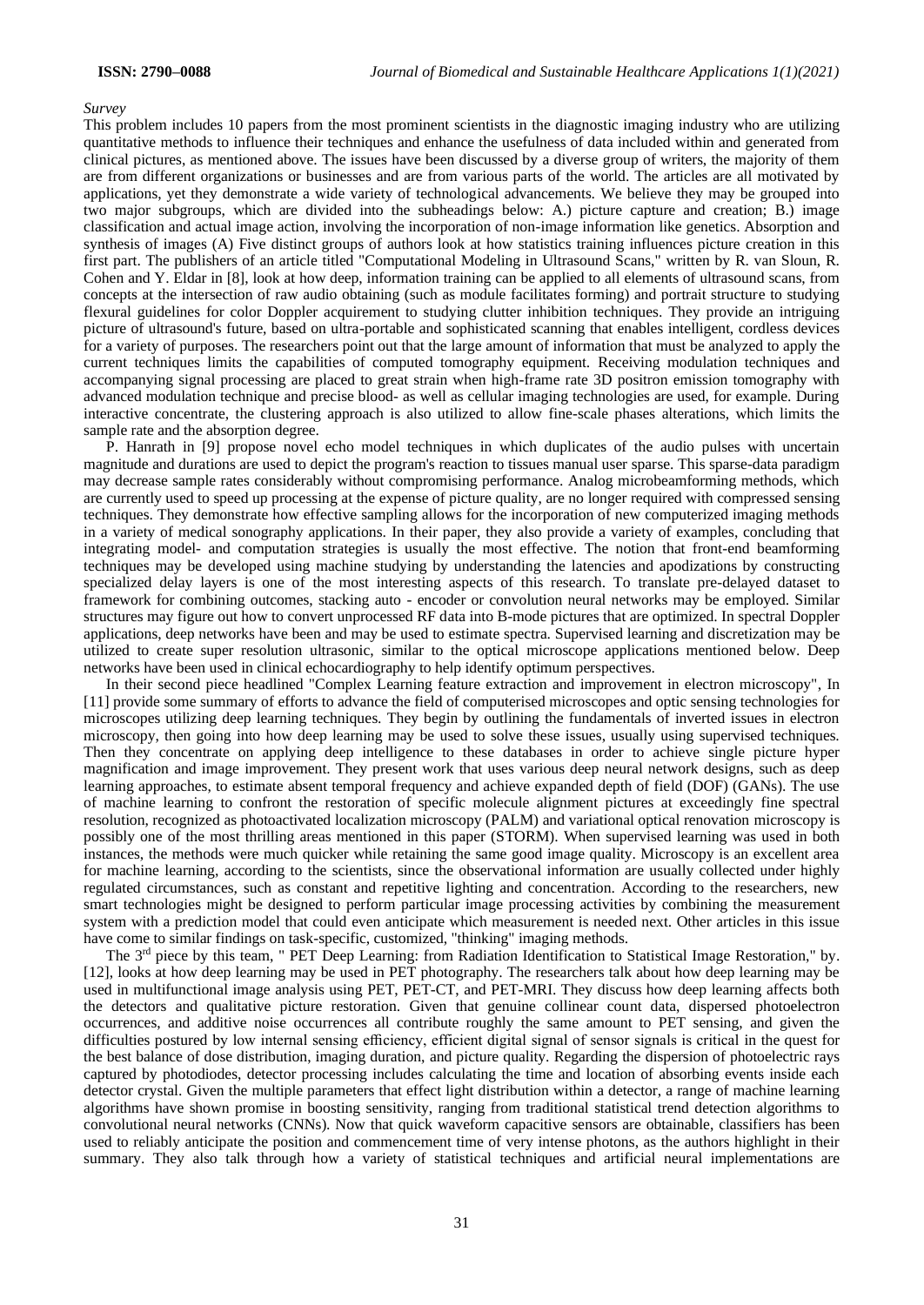increasing the effectiveness of attenuator and scatters correcting techniques, as well as incorporating patient parameter into restricted maximal probabilistic reconstruction.

Machines and data-driven training were utilized to compensate for dispersion and absorption while also decreasing noise in the reconstruction parts of the picture creation methods. New concepts in the area going ahead includes attempting to identify pattern connections amongst higher and lower counts information in an attempt to one day predict high data sets from restricted data sets, as mentioned in citation 166 of their article. In most of the area of clinical imagery, magnetic resonance imaging (MRI) has been the go-to modality. Rather than presenting a comprehensive overview of the field, we encouraged the authors of the 4<sup>th</sup> piece in this area to focus on one specific aspect, resulting in "Computer Vision for Efficient Magnetic Resonance Fingerprinting (MRF) Cell Structure Quantification" as the title of their work. A single fast MRI capture may generate statistical maps of various tissue characteristics at the same time using this method [13]. To create a thesaurus of waveforms using Bloch equation simulation, the MRF method was originally designed with parameter estimation and regularization in mind. The most recent methods presented in this article, on the other hand, show how deep learning can now speed up the derivation of qualitative representations from MRF data.

The researchers go into detail on how artificial neural network may speed up vocabulary development, which is critical for systems that need to calculate new vocabularies often or measure many tissues characteristics at the same time. They also mention how deep learning may allow for quicker, more reliable patterns identification by skipping vocabulary creation and explicitly estimating tissue property prices from observed information, allowing for quicker, more reliable pattern classification. In essence, modified versions of these methods may be able to produce quicker and more reliable reconstruction of cellular attribute maps, which might help with clinical application and acceptance of MR identification. These concepts complement the preceding two sections' collection and analytical integrated concept. T. Vercauteren, M. Unberath, N. Padoy and N. Navab's fifth and final participation in this segment, "Portrait Renovation: From Sparse to Analysis Techniques and Deep Learning," examines how spatial, data-driven methods, and deep learning have predisposed and will remain to affect image restoration across mechanisms.

The [14] discuss existing fundamental methods and explain recent work targeted at interpreting what machine learning algorithms are really doing in this academically sound article. Model-based and data-driven image reconstruction approaches have been significantly impacted by sparse and reduced computational bundles, according to the authors. By looking at the chronology of video processing, they show how video quality is driving the creative process toward the cutting-edge approaches that are presently available. Sparsity has the largest effect on MR scan timings, whereas it has the biggest impact on CT patient dosage. Continuing to the ultrasonography subject, we observe that both contributions [15] and [16] illustrate how patchy and low-rank systems may reconstruct mixed frequency spectrum employing distinct constraints at the same time. Both articles include formal low-rank structures, like the L+S dissection, and also modern approaches [17]. For example, source separation may be used to remove unwanted interference or to separate physiological and functional data. In addition, a number of writers discuss current developments in the application of deep learning algorithms to image reconstruction in general [18]. The CNN cost and plug-and-play paradigm is a notably intriguing family of common hybrid domains methods [19]. Eventually, the researchers state that the next century imaging methods will use studying in all attributes of the image acquisition, discovering to maximize the great model for effective and efficient restoration and predictive modeling, such as concepts of categorization, fragmentation, and disorder object recognition, which is similar to the past articles in this paragraph [20].

### IV. CROSS-CUTTING THEME

The major purpose of the reported study was to expand on the authors' previous research and analyze the classification contribution of different algorithms. This is in the job of classifying tumours as malignant or benign, which is built utilizing human-engineered based biometric characteristics and two domain adaptation variants. These characteristics may be derived from pre-trained neurons or after a neural network has been fine-tuned for a particular categorization job. Employing dynamic contrast enhanced (DCE) Imaging techniques of human breasts, four distinct related fusion algorithms were investigated. "Wireless Capsule Endoscope: A Novel Instrument for Cancer Screening inside the Colorectal with Deep Learning-Based Lesion Detection," combines picture collection and image processing for application in screening mammography using wireless capsule endoscopy (WCE). In this study, machine learning or deep learning algorithms are being designed to aid in computerized polyp identification and research, which will improve diagnostics performance and reliability of this operation, which is a vital tool in the clinic.

WCE offers for straight inspecting of the complete colon without causing pain to the patient, however manual evaluation is time consuming. Computing approaches for automated polyp assessment have a lot of promise, and the adoption of deep learning algorithms for these jobs is gaining popularity and promises to improve performance and speed efficiency in the future. Convolutional neural networks (CNNs) are employed in the majority of these techniques, although machine learning algorithms and GANs have recently been used to identify polyp bounding boxes and transfer attributes learned from realistic photographs to be applied in melanoma feature extraction and classification studies. In table I of this paper, the researchers do an excellent job of laying out the range of computational intelligence methods used to identify WCE polyps, which could act as a blueprint for future research in this area. The 5<sup>th</sup> and final research in this part, T. Vercauteren, M. Unberath, N. Padoy and N. Navab in [16] "CAI4CAI: The Development of Contextual Intelligent Machines in Machine Vision Intervention," examines the application and rise of Ambient AI in Computer Aided Intervention strategies in the diagnostic imaging sector.

Incorporating a broad range of historical knowledge and real-time sensory information from experts, monitors, and actuators, as well as knowing how to develop a representations of the surgery or treatment among a mixed human community of performers, are the primary challenges in this area. The authors also show how to construct prophylactic and